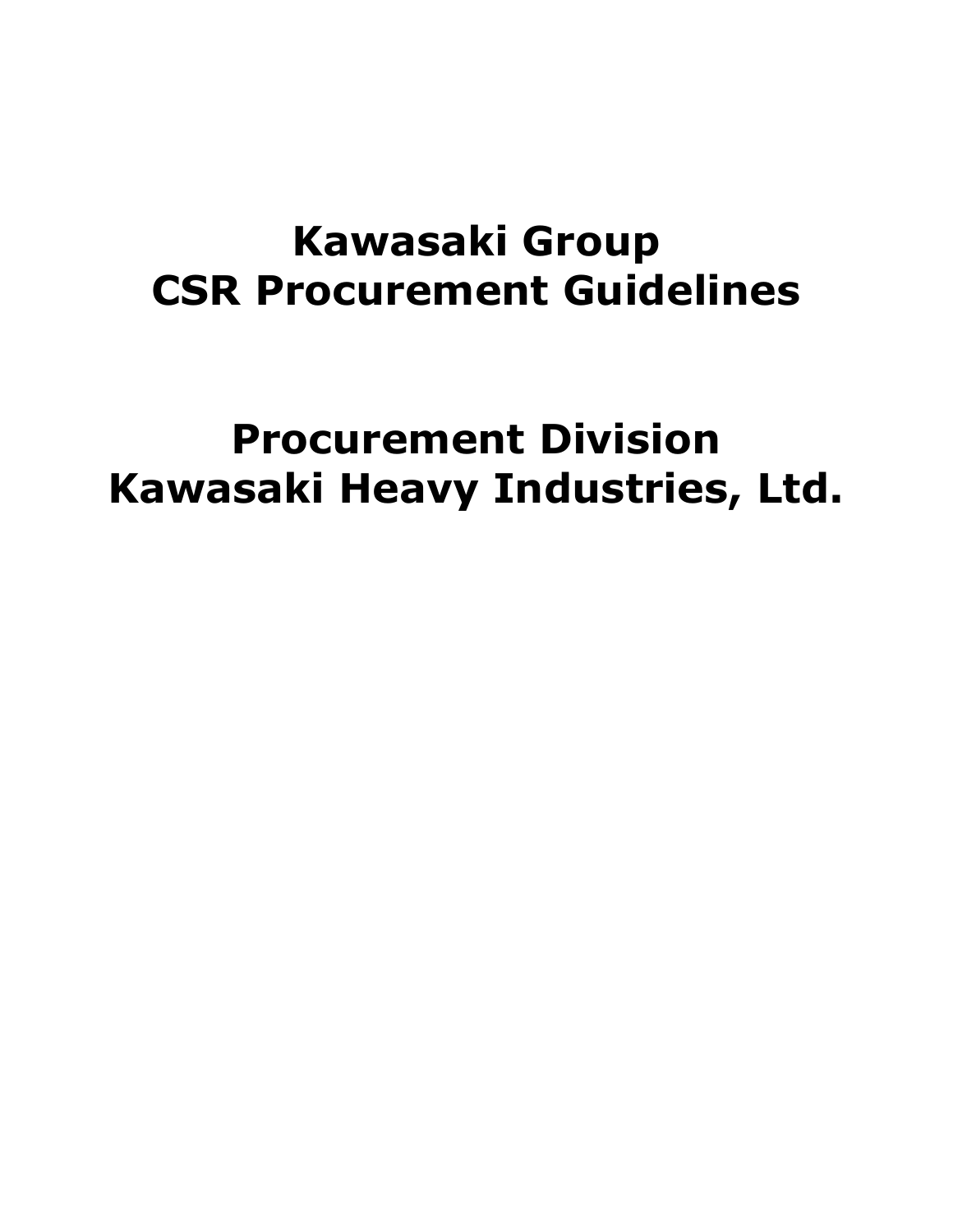# **Contents**

| Ι. | Kawasaki Group Policies for Material Procurement ···················1                                                                                                                                                                                                                                                                                                                                                                                                                                                                                                                                                                                                                                          |
|----|----------------------------------------------------------------------------------------------------------------------------------------------------------------------------------------------------------------------------------------------------------------------------------------------------------------------------------------------------------------------------------------------------------------------------------------------------------------------------------------------------------------------------------------------------------------------------------------------------------------------------------------------------------------------------------------------------------------|
| Н. | A Request to Our Business Partners (Detailed Rules)<br>(1) Thoroughgoing Implementation of Compliance Measures in All Aspects of<br><b>Corporate Activities</b><br>(2) Fair and Impartial Competition<br>(3) Appropriate Export-Import Control<br>(4) Exclusion of Relationships with Anti-Social Forces<br>(5) Strict Control of Confidential Information<br>(6) Prevention of Infringement of Intellectual Property, Etc.<br>(7) Building Fair and Impartial Relationships<br>(8) Establishment of a Compliance Whistle-Blowing System<br>(9) Prohibition of Insider Trading<br>(10) Prohibition of Acts Involving Conflicts of Interest<br>(11) Proper Approach to Issues Associated with Conflict Minerals |
|    | 2. Consideration for Human Rights, Labor, and Occupational Safety and Health $\cdots$ 6<br>(1) Compliance with Labor-Related Laws and Ordinances<br>(2) Respect for Human Rights<br>(3) Prohibition of Forced Labor and Child Labor<br>(4) Working Hours and Wages<br>(5) Thoroughgoing Measures for Occupational Safety and Health<br>(6) Recognition of Freedom of Association and Respect for the Right to Collective<br>Bargaining<br>(7) Exclusion of Transactions with Companies that Benefit from Inhumane Labor<br>Practices                                                                                                                                                                           |
|    | (1) Quality Assurance<br>(2) Creation, Maintenance, and Improvement of Quality Control Systems<br>(3) Responsibility for Third Parties<br>(4) Appropriate Response to Product Accident and/or the Distribution of Defective<br>Products<br>(5) Traceability Control Pertaining to Raw Materials and Parts                                                                                                                                                                                                                                                                                                                                                                                                      |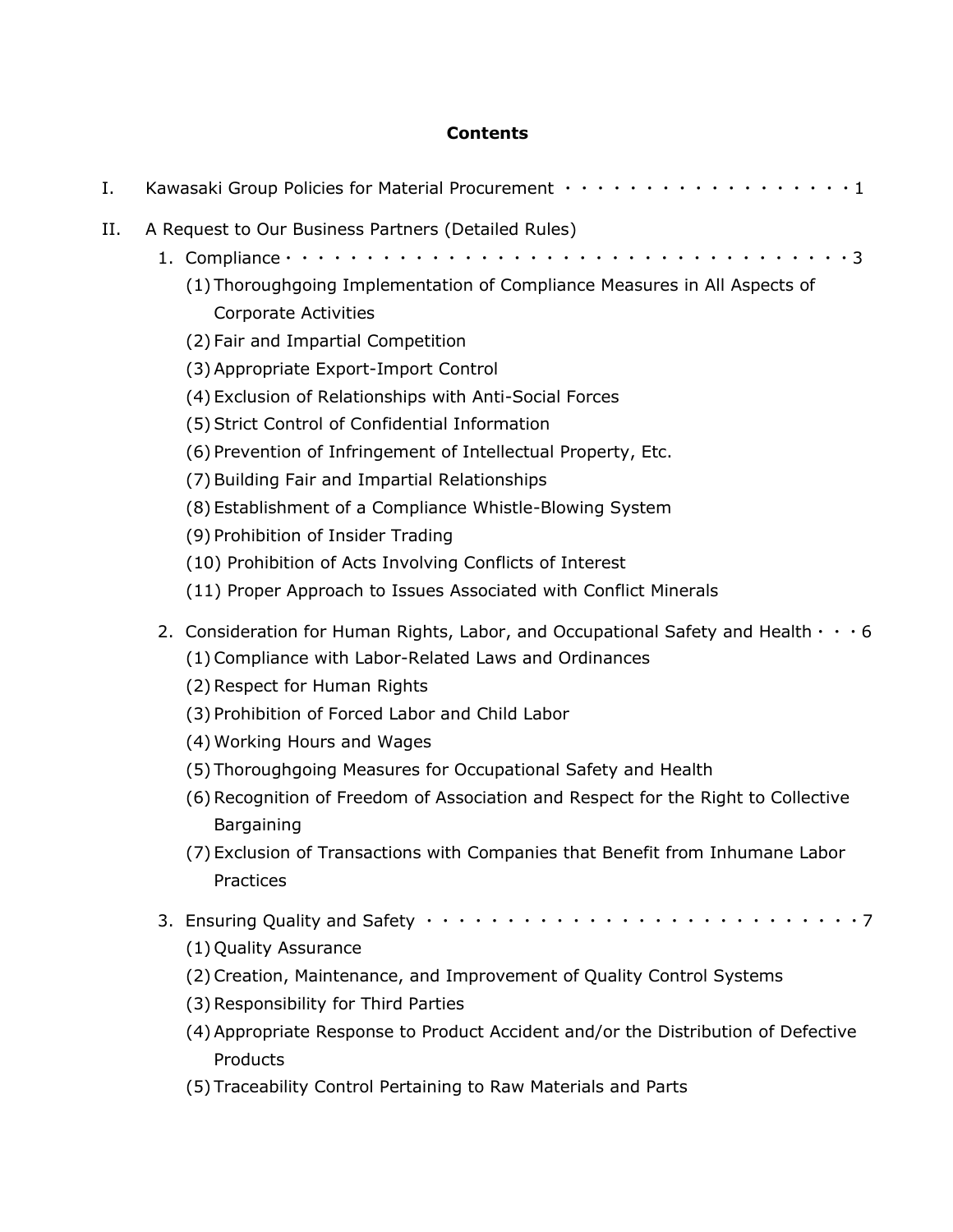| (1) Enhancement of Competitiveness and Creation of Added Value<br>(2) Provision of Information on New Materials, New Technologies, New<br>Manufacturing Methods, Etc.<br>(3) Promotion of Cost Reductions                                                                                                                                                                                                                                                    |
|--------------------------------------------------------------------------------------------------------------------------------------------------------------------------------------------------------------------------------------------------------------------------------------------------------------------------------------------------------------------------------------------------------------------------------------------------------------|
| (1) Stable Supply<br>(2) Observance of Delivery Schedules<br>(3) Development of BCPs                                                                                                                                                                                                                                                                                                                                                                         |
| (1) Information Disclosure to Stakeholders                                                                                                                                                                                                                                                                                                                                                                                                                   |
| 7. Consideration for the Global Environment $\cdots \cdots \cdots \cdots \cdots \cdots \cdots$<br>(1) Compliance with Environment-Related Laws, Ordinances, and Regulations<br>(2) Development of Environmental Management Systems<br>(3) Reduction and Elimination of Environmental Substances of Concern<br>(4) Pollution Prevention and Environmental Protection<br>(5) Efficient Use of Resources<br>(6) Contribution to Global Environmental Protection |
| 8. Harmonious Coexistence with Society ·······················10<br>(1) Social Contribution                                                                                                                                                                                                                                                                                                                                                                  |
| Our Call for CSR Activities Penetrating the Entire Supply Chain $\cdots \cdots \cdots$ 10                                                                                                                                                                                                                                                                                                                                                                    |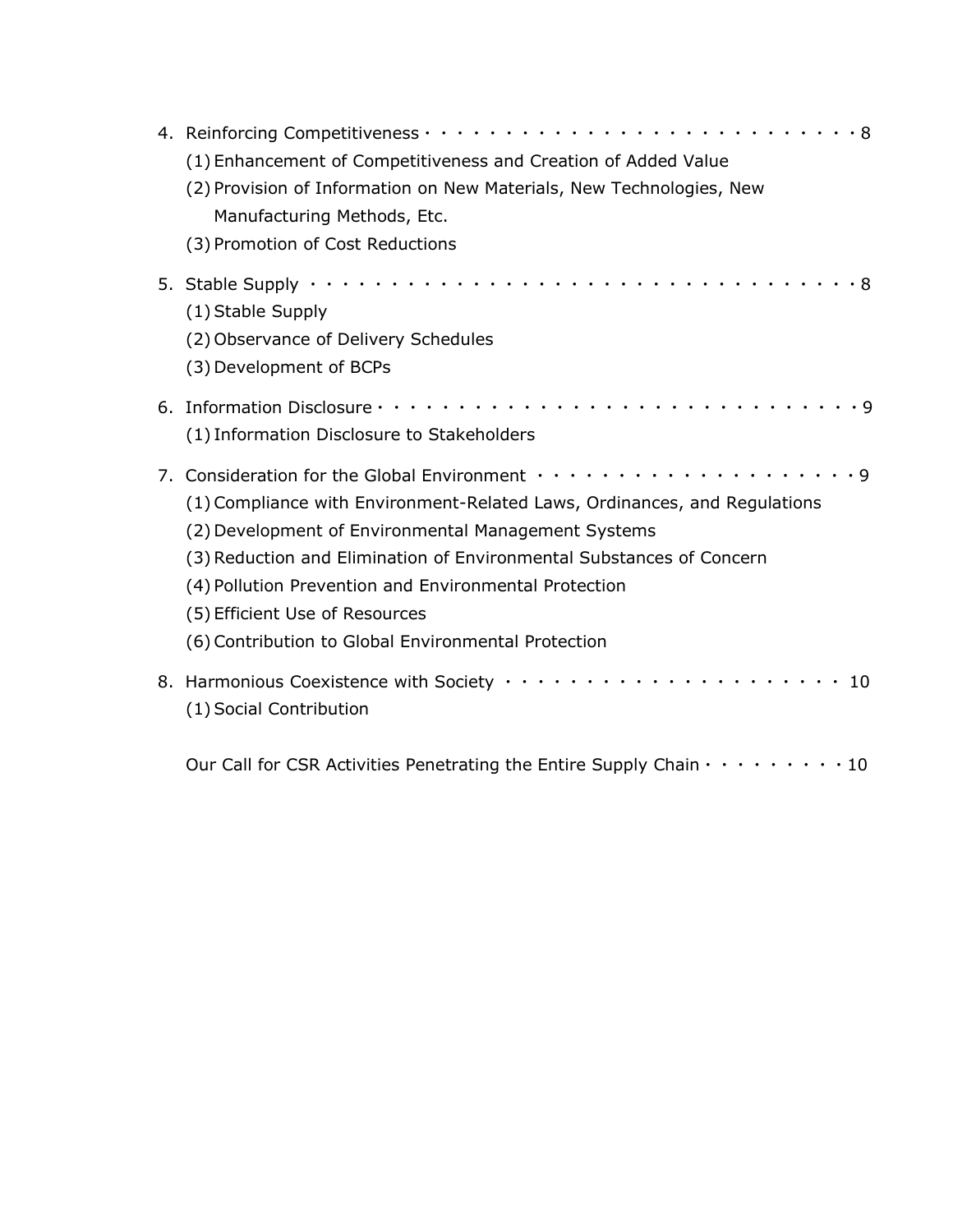The Kawasaki Group conducts procurement activities based on the following Kawasaki Group Basic Policies for Material Procurement.

#### **I. Kawasaki Group Policies for Material Procurement**

#### **Basic Policies**

The Kawasaki Group conducts procurement activities based on the Kawasaki Group Mission Statement, the encapsulation of the Group's management principles.

#### **Fair and Impartial Procurement**

We will provide broad and impartial opportunities for our business partners and will make selections with integrity and in good faith after conducting comprehensive and fair evaluations of quality, price, delivery schedule, technological development capabilities, and other such factors.

#### **Relationships with Business Partners**

The Kawasaki Group will take a long-term perspective as it strives to build relationships of trust with business partners based on mutual respect for one another's vision and position with the aim of mutual enhancement of competitiveness and prosperity.

#### **Compliance**

We will observe related statutes and regulations as well as social norms. We will place information gained through procurement under appropriate controls and will take thoroughgoing measures to protect confidential information and prevent leaks.

#### **Consideration for Human Rights, Labor and Occupational Safety and Health**

We will advance procurement activities with consideration for human rights, the work environment, and occupational safety and health.

#### **Harmony with the Global Environment through Green Procurement**

We will advance procurement with consideration for the global environment with respect to the materials used in products.

#### **To Our Suppliers**

The Kawasaki Group's business activities are made possible by its partnerships with suppliers. In its business activities, the Kawasaki Group is advancing initiatives in the following areas. We therefore ask that our suppliers do the same.

1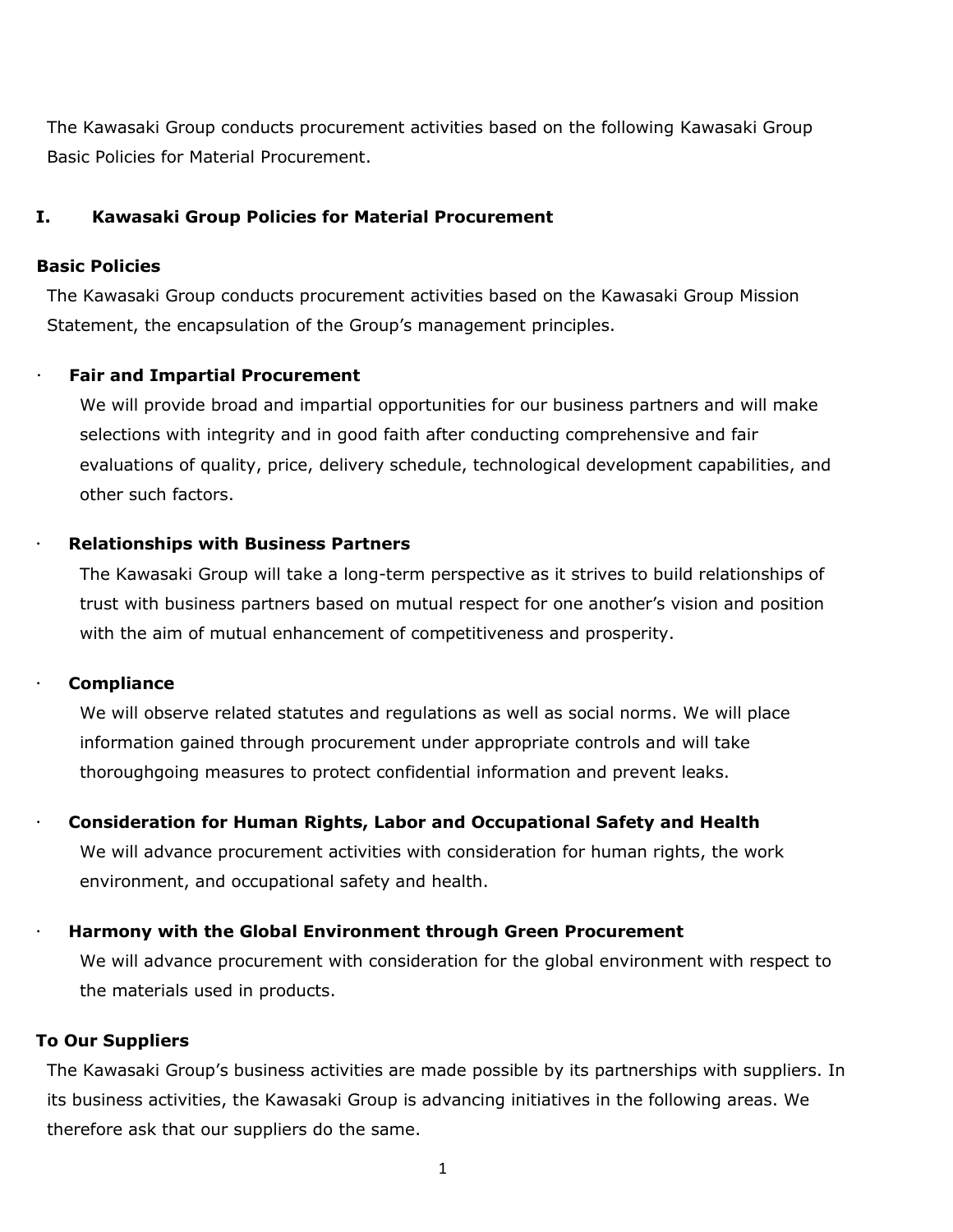# **1. Compliance**

We ask that our suppliers observe applicable statutes and regulations as well as social norms in their respective business areas. We also ask that they place information gained through procurement activities under appropriate controls and take thoroughgoing measures to protect confidential information and prevent leaks.

# **2. Consideration for Human Rights, Labor, and Occupational Safety and Health**

We ask that our suppliers and business partners give consideration to human rights, the work environment, and occupational safety and health.

# **3. Ensuring Quality and Safety**

We ask that our suppliers provide materials that meet the high standards of quality and safety required by the Kawasaki Group.

# **4. Reinforcing Competitiveness**

We ask that our suppliers share with us the challenges they face and their goals as well as information about new materials, technologies, and techniques while proactively making suggestions related to value engineering and other ways of reducing costs in order to develop competitive technologies and products.

# **5. Stable Supply**

We ask that our suppliers maintain production and crisis management systems capable of stably securing and providing materials in order to supply materials in a timely manner.

# **6. Information Disclosure**

We ask that our suppliers implement the timely disclosure of information relevant to society (such as that on environmental and social impacts).

# **7. Consideration for the Global Environment**

We ask that our suppliers comply with environmental laws and regulations and select and supply products with minimal environmental burden.

# **8. Harmonious Coexistence with Society**

We ask that our suppliers endeavor to implement initiatives aimed at achieving harmonious coexistence with international society and local communities.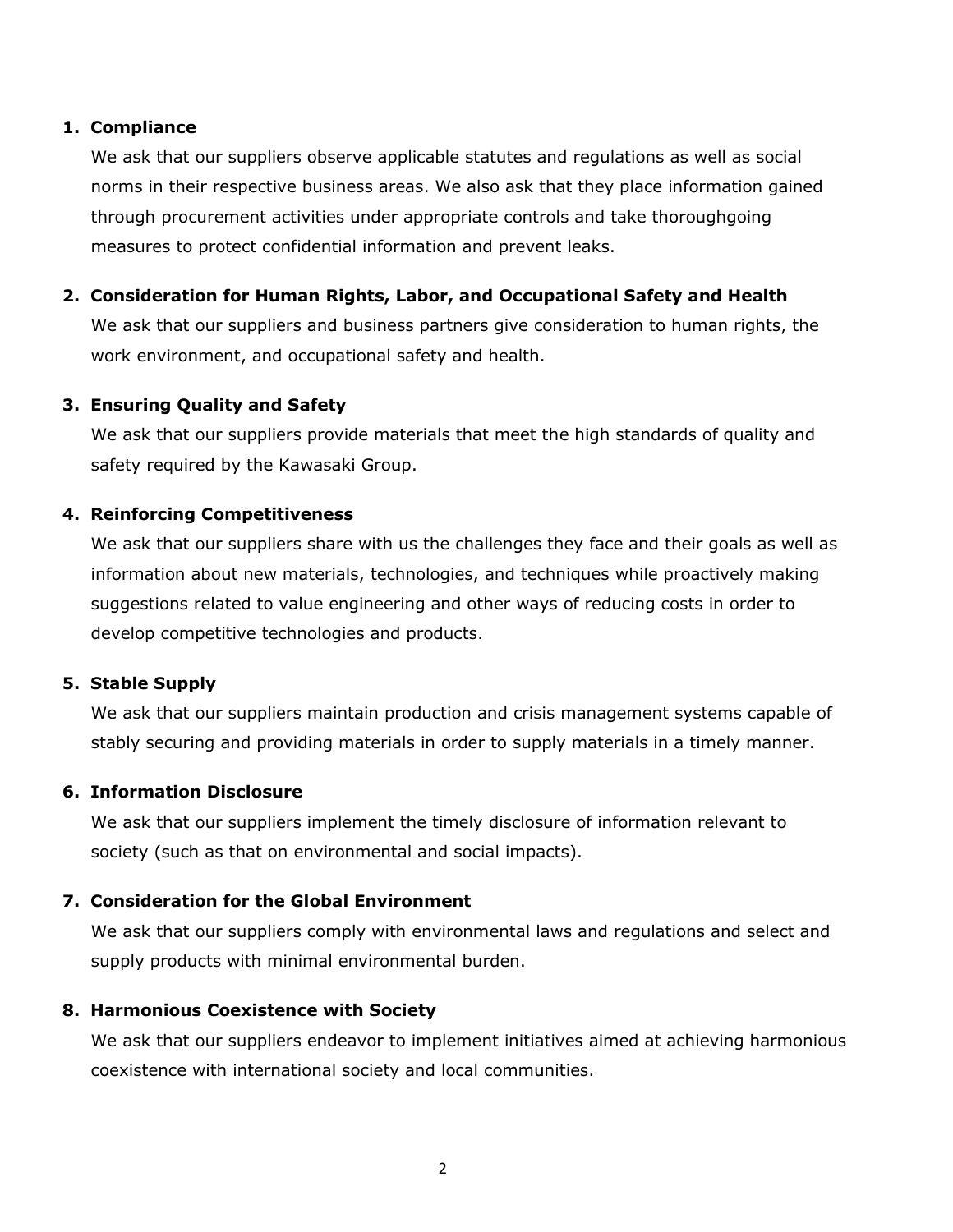# **II. A Request to Our Business Partners (Detailed Rules)**

*A corporation must fulfill its social responsibilities by complying with laws and ordinances and by showing consideration for human rights and other concerns. We ask that our business partners also engage in the planning, implementation, and improvement of initiatives to promote the practices described in items "1. Compliance," which prescribes the observation of laws and ordinances, and "2. Consideration for Human Rights, Labor, and Occupational Safety and Health," which deals with the treatment of employees.*

#### **1. Compliance**

(1) Thoroughgoing Implementation of Compliance Measures in All Aspects of Corporate Activities You are asked to observe the laws and ordinances enforced in the countries and regions in which your corporate activities take place and to respect international norms of behavior to the greatest possible extent.

#### (2) Fair and Impartial Competition

You are asked to adhere with the competition laws in each country and region in which you operate, recognize the importance of free competition in the market and refrain from behavior that limits or obstructs fair and impartial competition.

#### (3)Appropriate Export-Import Control

In addition to creating systems for appropriate export-import control, you are asked to engage in export-import procedures in accordance with the laws, regulations, and other practices of each country and region in which you operate.

#### (4) Exclusion of Relationships with Anti-Social Forces

You are asked to declare and warrant that you are not an organized crime group, a member of an organized crime group, a quasi-member of an organized crime group, or a party affiliated with such a group, or any other entity constituting an anti-social force (hereafter collectively referred to as "anti-social forces"). You are also asked to declare and warrant that you never use violence, force, threatening language, or fraudulent means to make improper demands, and that you have no relationship of any kind with anti-social forces.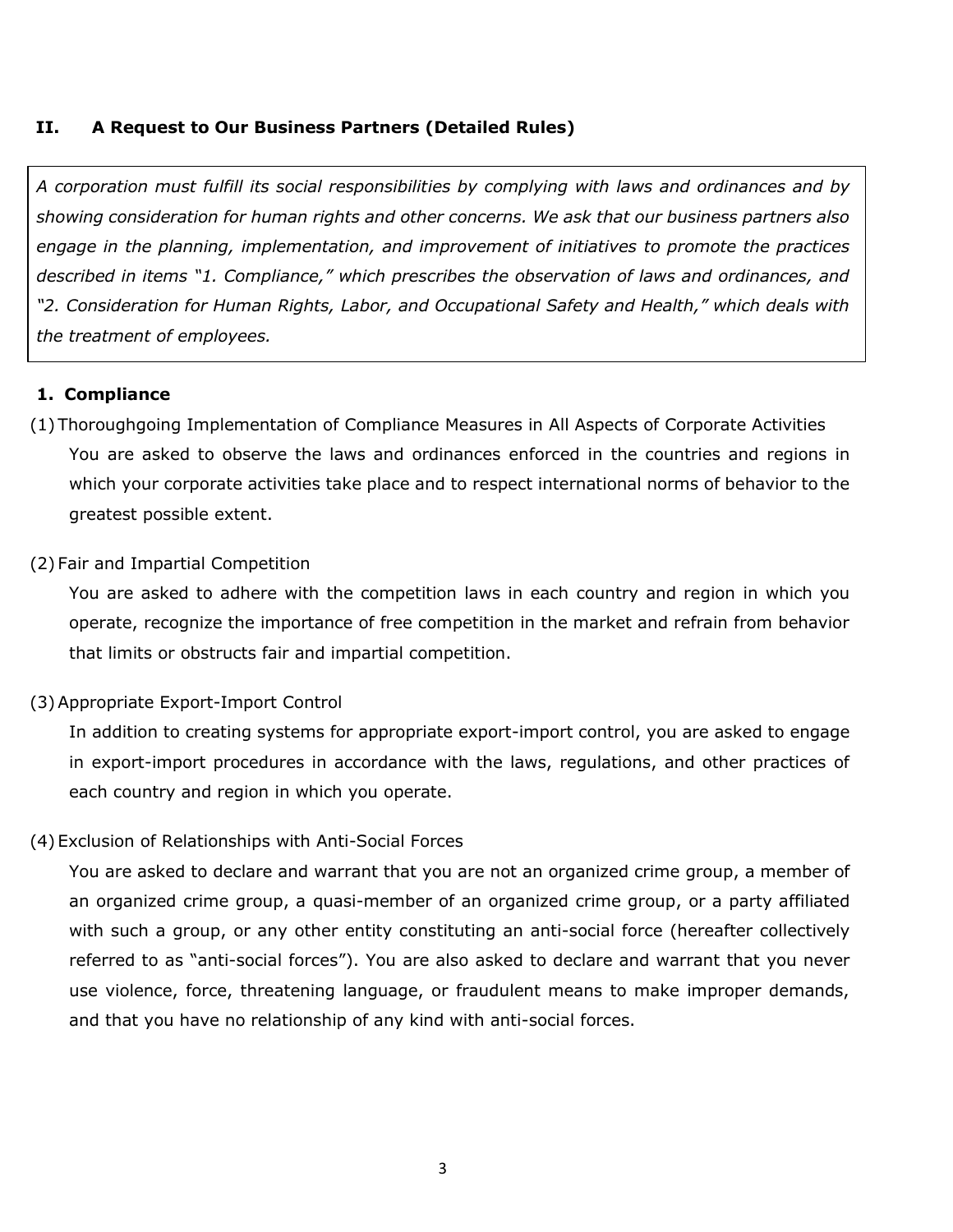#### (5)Strict Control of Confidential Information

You are asked to implement stringent measures to ensure the appropriate management and strict retention of information obtained through transactions and to prevent the leakage of such information. This applies to information regarding technologies, products, pricing, and other business matters as well as personal information regarding business partners and other confidential information. In addition, you are asked to refrain from the improper acquisition and disclosure of such information and to properly manage such information via the implementation of preventive measures against computer and network security threats so as not to expose yourself and other companies to risk.

#### (6)Prevention of Infringement of Intellectual Property, Etc.

You are asked to take care not to improperly acquire or wrongfully use patent rights, utility model rights, design rights, trademark rights, copyrights, or other intellectual property or technical information (hereafter referred to as intellectual property and related information) belonging to third parties. Also, you are asked to avoid involvement in any infringement of intellectual property and related information.

#### (7)Building Fair and Impartial Relationships

In the course of engagement with customers and procurement sources, you are asked to build fair and impartial relationships with them and refrain from the improper provision or receipt of money or any other action constituting the provision of illicit benefits.

### (8)Establishment of a Compliance Whistle-Blowing System

You are asked to establish a whistle-blowing system to allow employees to directly report to or consult with dedicated departments or external contacts when they recognize the emergence of material risks, such as those arising from illegal conduct being undertaken by other employees or such conduct in which whistle-blowers themselves are involved. This system must likewise accept direct reports and consultation from business partners and consumers who are aware of material risks arising from transactions with your company. Moreover, you are asked to ensure that confidentiality will be strictly observed in the course of such reporting or consultation and that the whistle-blowers will not suffer from detrimental treatment.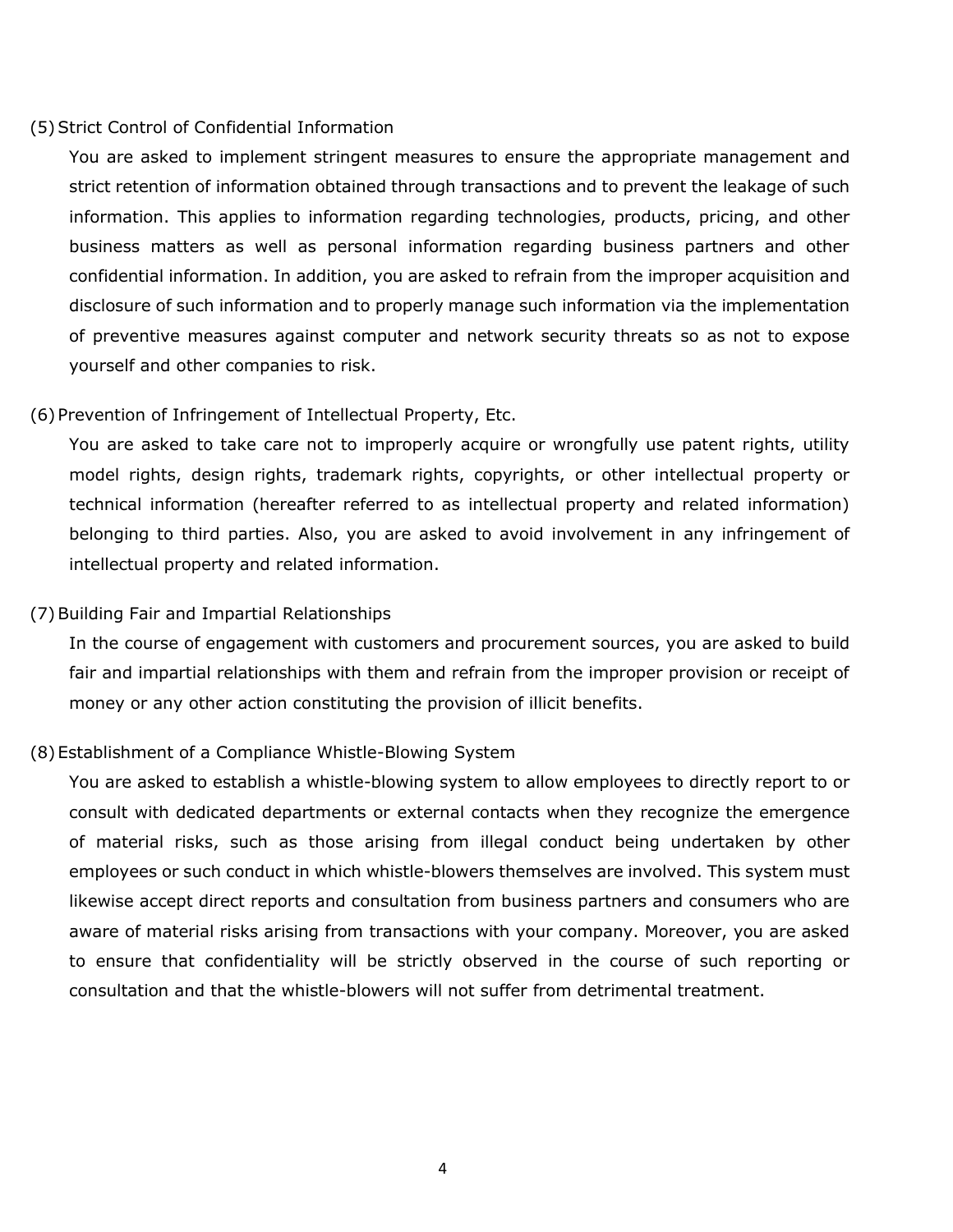# (9) Prohibition of Insider Trading

You are asked to refrain from buying or selling the stock of your company or other companies in a way that leverages unpublished critical information that may influence the stock price. You are also asked to refrain from encouraging others to engage in stock trading that leverages such information or provide them with such information.

# (10) Prohibition of Acts Involving Conflicts of Interest

You are asked to prohibit your employees from acquiring benefits for themselves or a third party by sacrificing the interest of the company.

# (11) Proper Approach to Issues Associated with Conflict Minerals

You are asked to prevent the purchase and use of conflict minerals (gold, tantalum, tungsten, tin, etc.) that serve as a source of finance for local armed groups involved in inhumane behavior in the Democratic Republic of the Congo and its surrounding countries.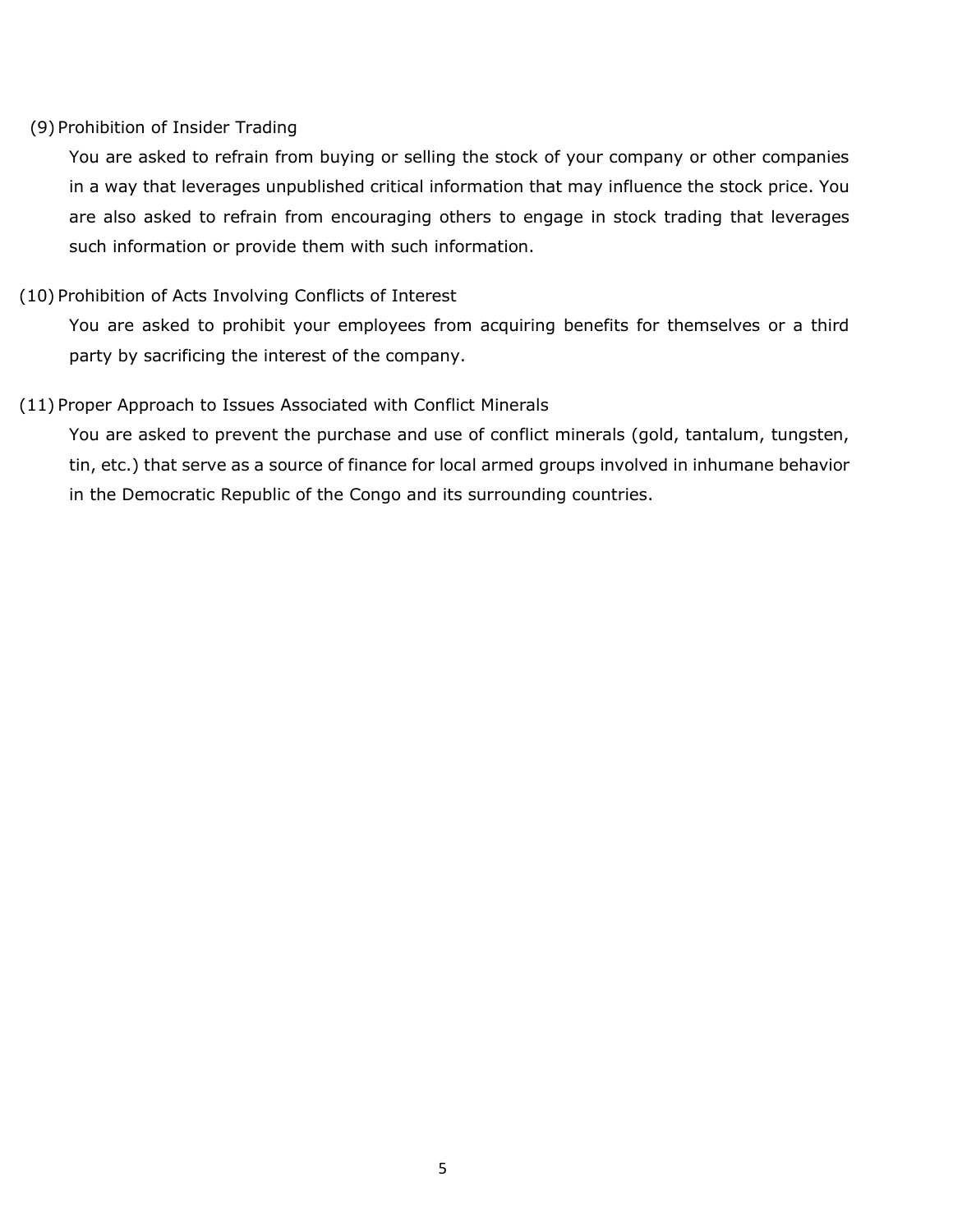# **2. Consideration for Human Rights, Labor, and Occupational Safety and Health**

#### (1)Compliance with Labor-Related Laws and Ordinances

You are asked to comply with the labor-related laws and ordinances enforced in the countries and regions in which your corporate activities take place. You are also asked to pay the greatest possible respect to international norms of behavior and engage in thoroughgoing occupational safety and health management.

#### (2)Respect for Human Rights

You are asked not to tolerate any human rights violations, such as unfair labor practices, discrimination, and harassment, on the grounds of race, ethnicity, nationality, religion, age, gender, occupation, or other status requiring protection.

#### (3) Prohibition of Forced Labor and Child Labor

You are asked to declare and warrant that labor should never be forced by anyone else, but rather should be voluntarily carried out in accordance with the person's own will, and that labor practices exploiting children not of working age must be forbidden and eradicated.

#### (4)Working Hours and Wages

Regarding employee working hours and wages, you are asked to comply with the laws and ordinances enforced in the countries and regions in which your corporate activities take place.

# (5) Thoroughgoing Measures for Occupational Safety and Health

As a business operator, you are asked to establish disaster prevention standards, exert the utmost efforts to prevent workplace accidents, and take a thoroughgoing approach to occupational safety management. In addition, you are asked to engage in conscientious occupational health management, including employee health management.

- (6)Recognition of Freedom of Association and Respect for the Right to Collective Bargaining You are asked to respect employees' freedom to associate, join a labor union, and engage in protests without being subject to retaliation, intimidation, or harassment. You are also asked to provide opportunities for dialogue between labor unions and management.
- (7) Exclusion of Transactions with Companies that Benefit from Inhumane Labor Practices You are asked to investigate your suppliers to confirm they are not benefitting from inhuman labor practices, including unfair labor agreements, working regulations, or wage regulations.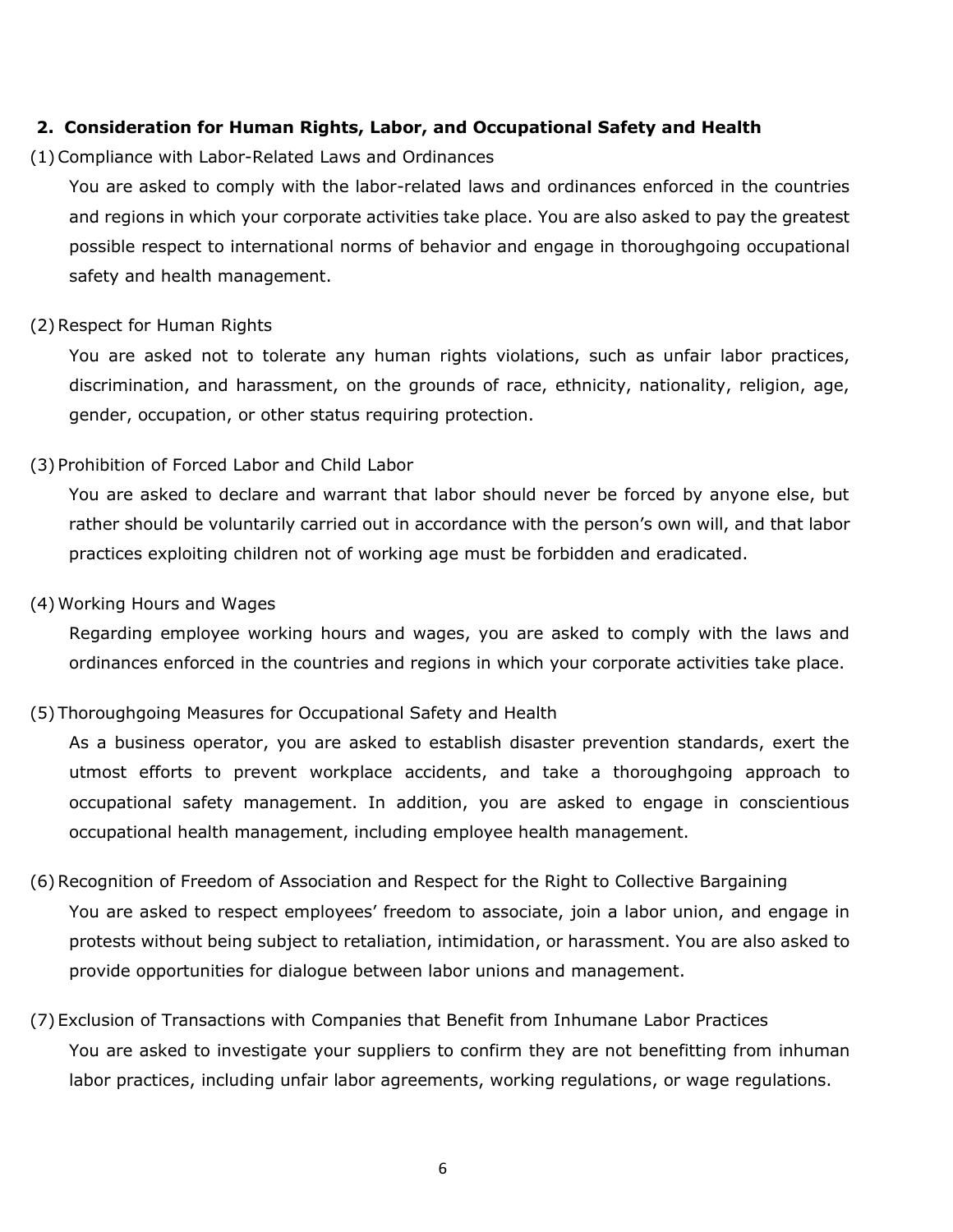*We consider it Kawasaki's responsibility to provide customers with a stable supply of safe, highquality products and services. In order to fulfill this responsibility, we believe that the cooperation of our business partners is essential, and we therefore ask our business partners to take active measures to promote the practices described in the items "3. Ensuring Quality and Safety," "4. Reinforcing Competitiveness," and "5. Stable Supply."*

# **3. Ensuring Quality and Safety**

# (1) Quality Assurance

In addition to assuring the reliability and safety of products and services, you are asked to ensure a level of quality that satisfies Kawasaki's requirements.

# (2) Creation, Maintenance, and Improvement of Quality Control Systems

You are asked to create, maintain, and improve optimal quality control systems in order to maintain and assure the quality of products and services.

# (3)Responsibility for Third Parties

You are asked to avoid causing any hazard, harm, or damage to any third party or otherwise endangering such entity's livelihood, physical well-being, or property.

(4)Appropriate Response to Product Accidents and/or the Distribution of Defective Products You are asked to establish a system for handling product accidents and/or the unintentional distribution of defective products via the implementation of appropriate countermeasures, including the disclosure of information, contacting the relevant authorities, executing a product recall, and helping purchasers carry out safety measures.

# (5) Traceability Control Pertaining to Raw Materials and Parts

You are asked to keep records of suppliers and all other relevant counterparties playing a role in each business process from the purchase of raw materials and parts to manufacturing, assembly, distribution, and sales to allow us to trace the purchase history of said materials and parts.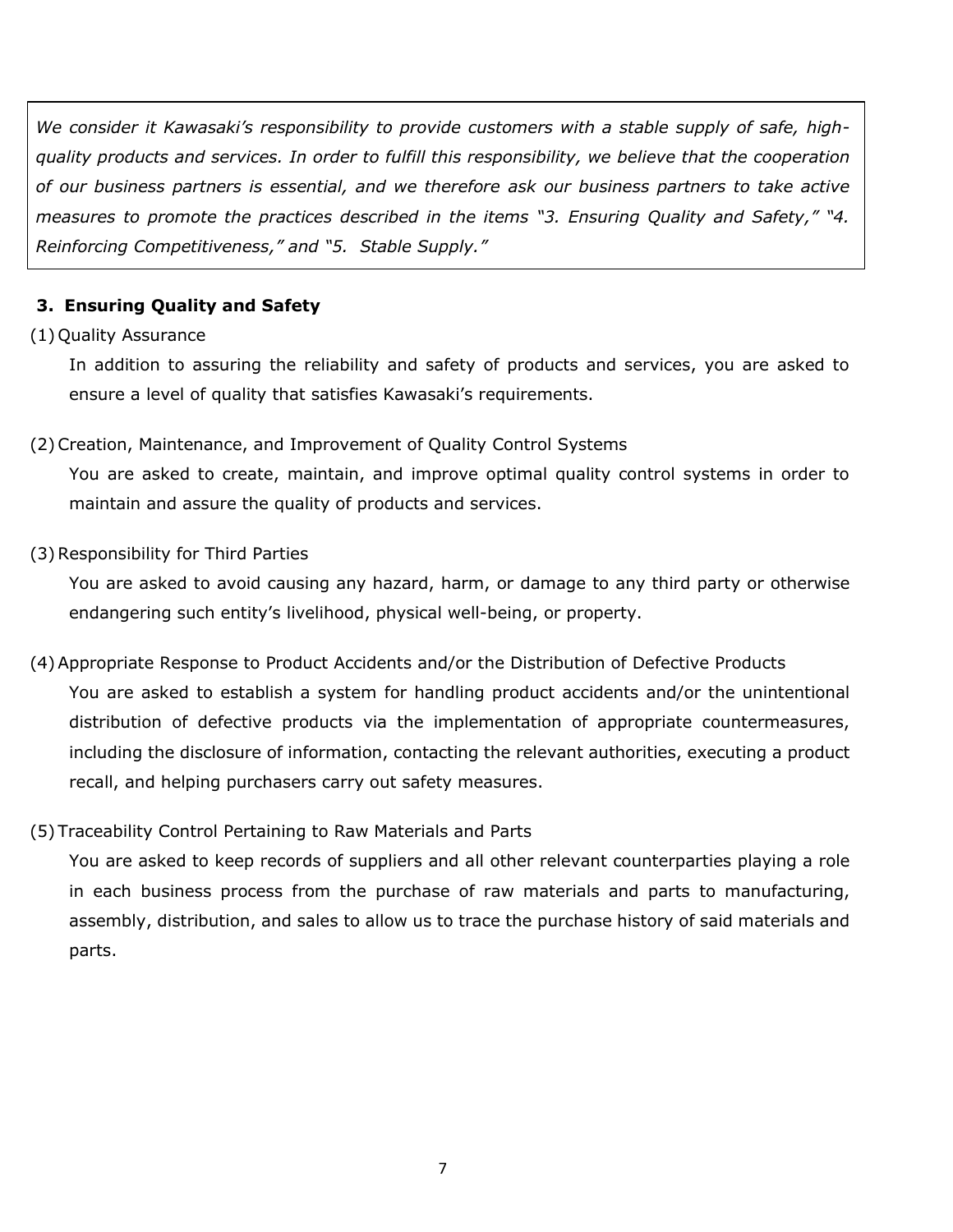# **4. Reinforcing Competitiveness**

(1) Enhancement of Competitiveness and Creation of Added Value

You are asked to develop and provide technologies, products, and services that are competitive and have high added value.

(2) Provision of Information on New Materials, New Technologies, New Manufacturing Methods, Etc. You are asked to strive for innovation in technical development and production technology and to actively provide information on new materials, new technologies, new manufacturing methods, and so on.

# (3) Promotion of Cost Reductions

You are asked to actively promote cost reductions via the use of such means as value engineering (VE).

# **5. Stable Supply**

# (1)Stable Supply

You are asked to build production and crisis management systems capable of maintaining the stable procurement and supply of materials.

# (2) Observance of Delivery Schedules

You are asked to implement thoroughgoing measures to ensure the management of day-to-day operational progress and to observe delivery schedules.

# (3) Development of BCPs

You are asked to establish a plan/system beforehand to secure the ability to continue your business if such an emergency as a disaster or epidemic were to occur.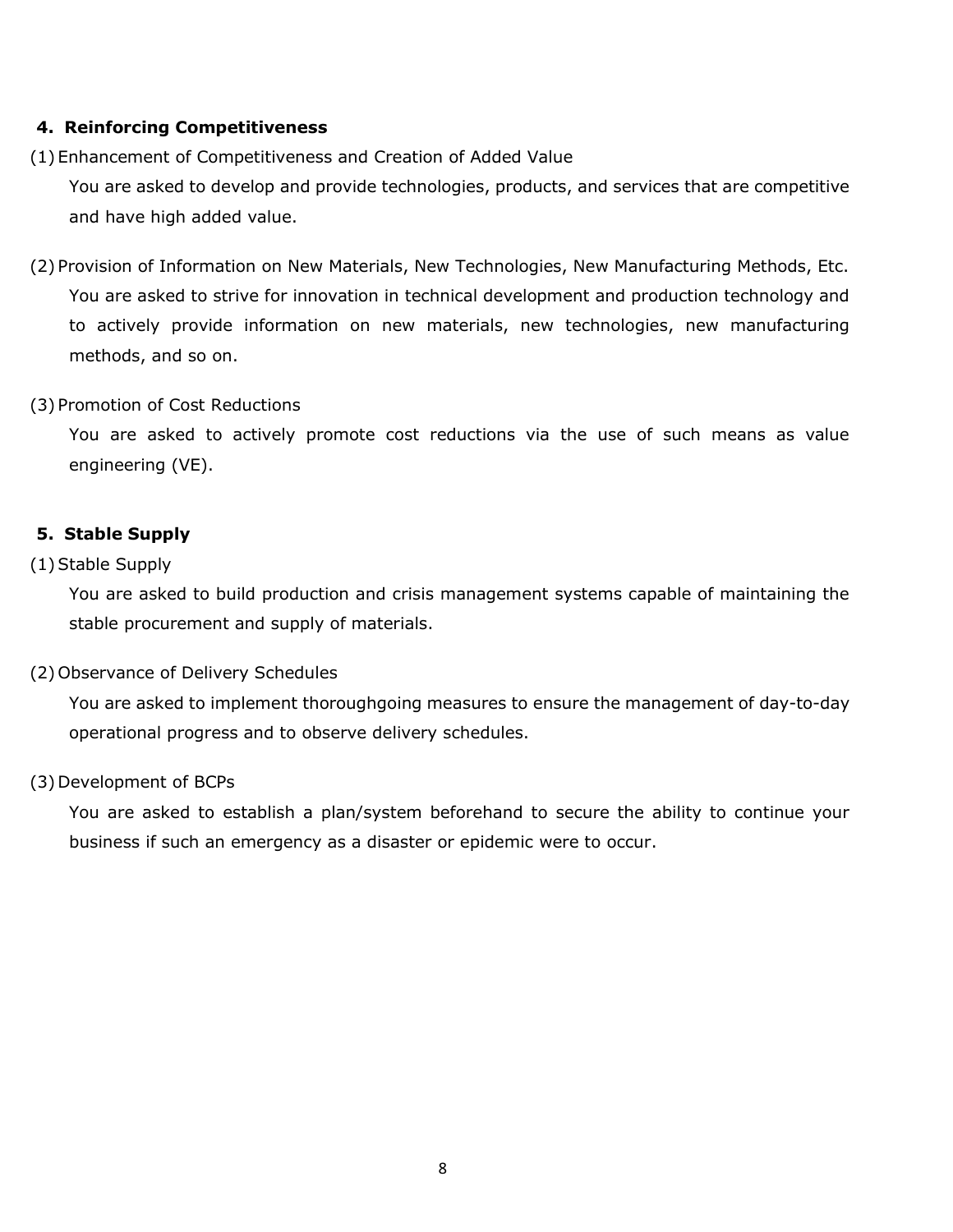*Kawasaki is acutely aware of the corporate social responsibilities it is expected to fulfill in the countries and regions in which it operates. Based on this awareness, we believe that our involvement in initiatives aimed at securing the harmonious coexistence of our businesses and the global environment, society at large, and regional communities and their residents is key to creating, maintaining, and developing relationships with our stakeholders and winning their trust. We also consider that, to this end, we need to work in tandem with our business partners. Therefore, we ask our business partners to implement active measures to promote the practices described in the items "6. Information Disclosure," "7. Consideration for the Global Environment," and "8. Harmonious Coexistence with Society."*

# **6. Information Disclosure**

#### (1) Information Disclosure to Stakeholders

You are asked to provide stakeholders with, and publicly disclose, accurate and timely information regarding your management policies, finances, and business activities along with non-financial information deemed highly relevant to society as a whole, such as updates on social contribution and environmental protection activities being undertaken. In addition to thereby assuring corporate transparency, you are asked to work to build, maintain, and develop relationships with stakeholders and win their trust via the aforementioned endeavors.

# **7. Consideration for the Global Environment**

(1)Compliance with Environment-Related Laws, Ordinances, and Regulations

You are asked to comply with Japan's Basic Environment Law, local government ordinances, and other relevant laws and ordinances, as well as RoHS directives, $*1$  REACH regulations, $*2$ and other environment-related regulations in the regions in which your corporate activities take place.

\*1 RoHS: Restrictions on Hazardous Substances. European Union directives restricting the use of specified hazardous substances in electrical and electronic equipment.

\*2 REACH: Registration, Evaluation, Authorization and Restriction of Chemicals. Regulations that require corporations to provide proof of the safety of chemical substances used within the European Union.

#### (2) Development of Environmental Management Systems

You are asked to build, maintain, and improve management systems designed to control environmental footprints arising from your corporate activities.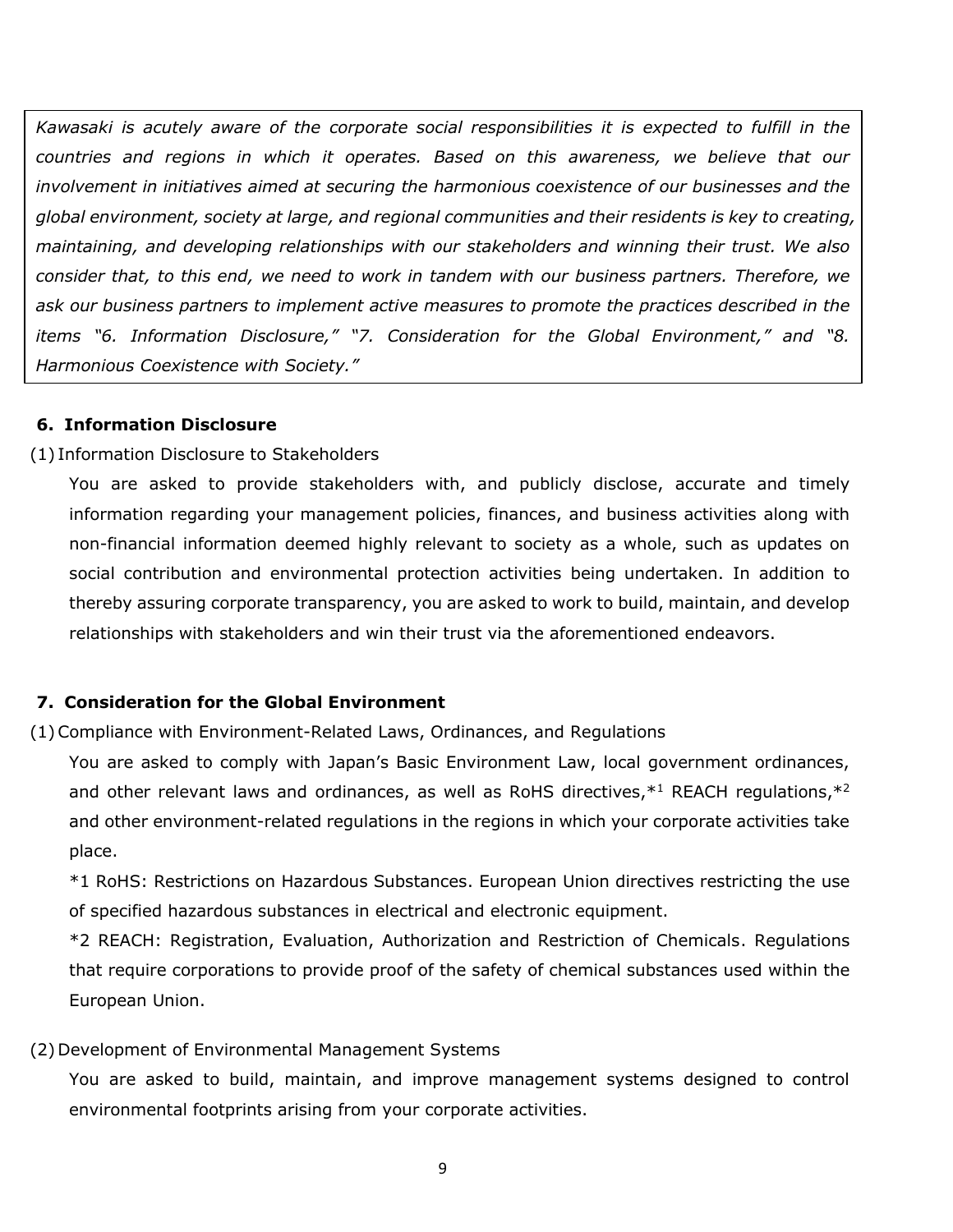# (3)Reduction and Elimination of Environmental Substances of Concern

You are asked to properly manage environmental load substances arising from your corporate activities and strive to reduce their emission, with the aim of addressing environmental concerns in the course of business operations on an ongoing basis.

# (4) Pollution Prevention and Environmental Protection

You are asked to institute measures required to prevent air pollution, water pollution, soil pollution and noise pollution as well as vibration, ground subsidence, offensive odors, and other forms of pollution arising from your corporate activities, and to strive to preserve the environment.

# (5) Efficient Use of Resources

You are asked to actively engage in the efficient use of resources via, for example, recycling, in addition to properly handling industrial waste discharged in the course of your corporate activities in conformity with recycling-related laws and regulations.

# (6)Contribution to Global Environmental Protection

You are asked to recognize that your involvement in global environmental protection efforts is an important indicator of your corporate value. At the same time, you are asked to implement measures to reduce emissions of  $CO<sub>2</sub>$ , methane, chlorofluorocarbons, and other greenhouse gases, as well as to cut back on the use of packaging materials, with the aim of contributing to global environmental protection.

# **8. Harmonious Coexistence with Society**

#### (1)Social Contribution

You are asked to voluntarily and actively engage in social contribution activities and otherwise contribute to the sustainable development of the international community and regional communities through your corporate activities.

# **Our Call for CSR Activities Penetrating the Entire Supply Chain**

*Our business partners are asked to develop corporate structures for promoting CSR activities with reference to these guidelines and, similarly, to ask their procurement sources to do the same to ensure the widespread penetration of CSR activities throughout the supply c*